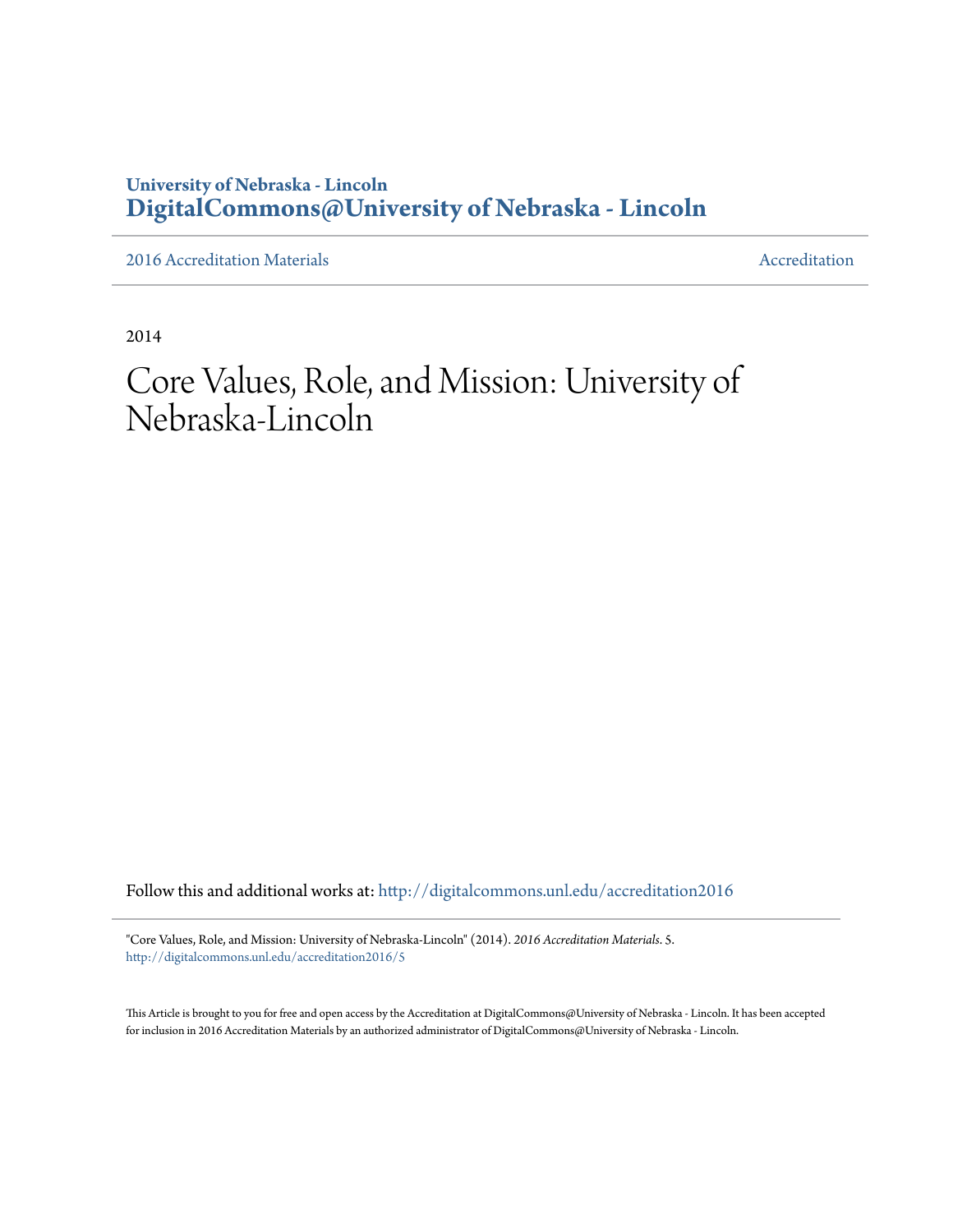

## **Core Values, Role, and Mission**

## **University of Nebraska-Lincoln Core Values**

#### **LEADERS**

- **L** earning that prepares students for lifetime success and leadership;
- **E**xcellence pursued without compromise;
- **A** chievement supported by a climate that celebrates each person's success;
- **D** iversity of ideas and people;
- **E** ngagement with academic, business, and civic communities throughout Nebraska and the world;
- **R** esearch and creative activity that inform teaching, foster discovery, and contribute to economic prosperity and our quality of life;
- **S** tewardship of the human, financial, and physical resources committed to our care.

### **Role and Mission Statement**

#### **The Role of the University of Nebraska-Lincoln**

The University of Nebraska-Lincoln, chartered by the Legislature in 1869, is that part of the University of Nebraska system which serves as both the land-grant and the comprehensive public University for the State of Nebraska. Those responsible for its origins recognized the value of combining the breadth of a comprehensive University with the professional and outreach orientation of the landgrant University, thus establishing a campus which has evolved to become the flagship campus of the University of Nebraska. UNL works cooperatively with the other three campuses and Central Administration to provide for its student body and all Nebraskans the widest array of disciplines, areas of expertise, and specialized facilities of any institution within the state,

Through its three primary missions of teaching, research, and service, UNL is the state's primary intellectual center providing leadership throughout the state through quality education and the generation of new knowledge. UNL's graduates and its faculty and staff are major contributors to the economic and cultural development of the state. UNL attracts a high percentage of the most academically talented Nebraskans, and the graduates of the University form a significant por-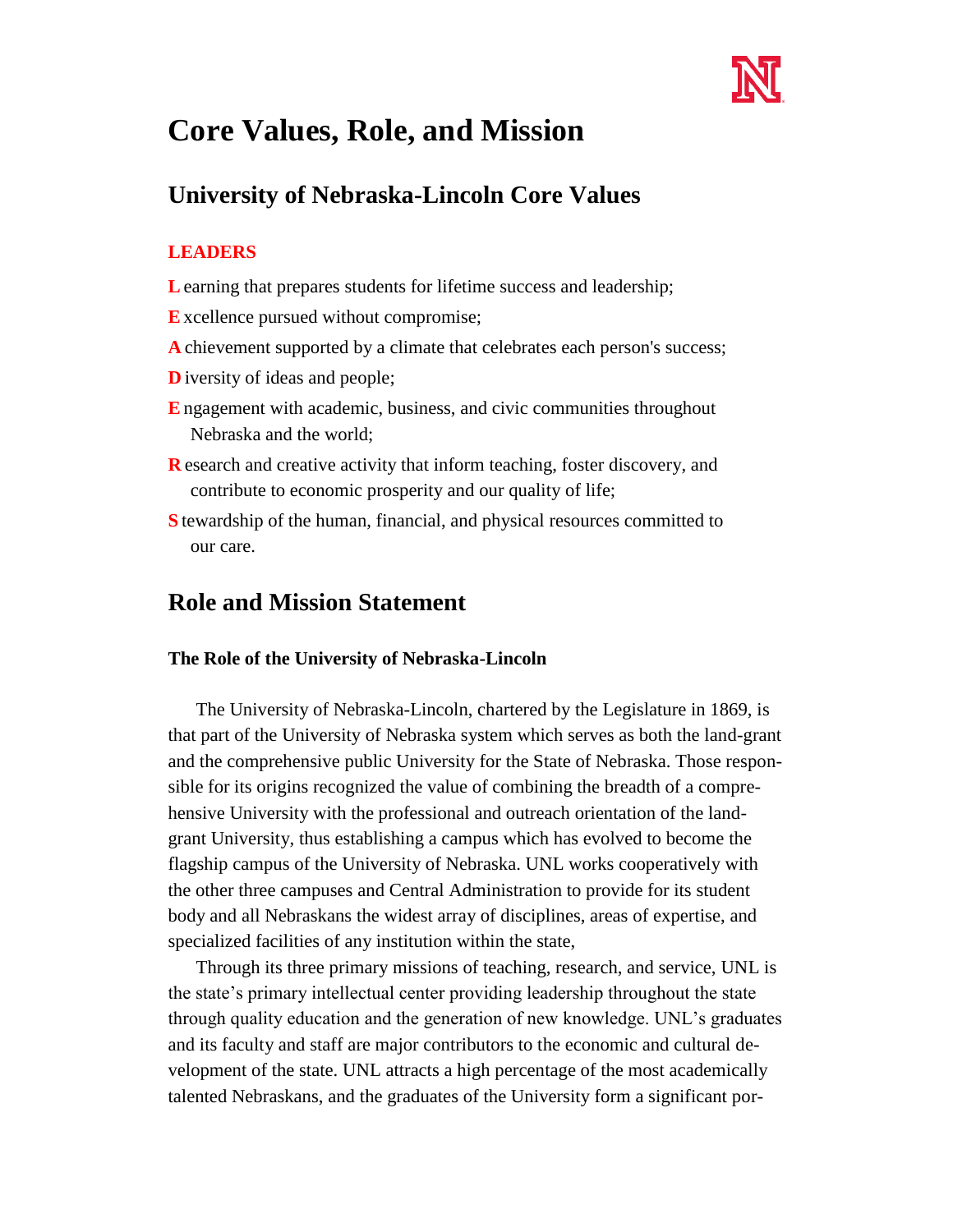

tion of the business, cultural, and professional resources of the State. The quality of primary, secondary, and other post-secondary educational programs in the state depends in part on the resources of UNL for curricular development, teacher training, professional advancement, and enrichment activities involving the University's faculty, museums, galleries, libraries, and other facilities. UNL provides for the people of the state unique opportunities to fulfill their highest ambitions and aspirations, thereby helping the state retain its most talented youth, attract talented young people from elsewhere, and address the educational needs of the nontraditional learner.

The University of Nebraska-Lincoln has been recognized by the Legislature as the primary research and doctoral degree granting institution in the state for fields outside the health professions. Through its service and outreach efforts, the University extends its educational responsibilities directly to the people of Nebraska on a statewide basis. Many of UNL's teaching, research, and service activities have an international dimension in order to provide its students and the state a significant global perspective.

#### **The Missions of the University of Nebraska-Lincoln**

The role of the University of Nebraska-Lincoln as the primary intellectual and cultural resource for the State is fulfilled through the three missions of the University: teaching, research, and service. UNL pursues its missions through the Colleges of Architecture, Arts and Sciences, Business Administration, Education and Human Sciences, Engineering, Hixson-Lied College of Fine and Performing Arts, Journalism and Mass Communications, Law, the University-wide Graduate College, and the Institute of Agriculture and Natural Resources which includes the College of Agricultural Sciences and Natural Resources, the Agricultural Research Division, the Cooperative Extension Division, and the Conservation and Survey Division. Special units with distinct missions include the University Libraries, Extended Education and Outreach,<sup>1</sup> International Affairs,<sup>2</sup> the Lied Center for Performing Arts, the Bureau of Business Research, Nebraska Educational Telecommunications, the Sheldon Museum of Art and Sculpture Garden, the University of Nebraska State Museum, the University of Nebraska Press, the Water Center, the Nebraska Forest Service, the Nebraska State-wide Arboretum, and Intercollegiate Athletics.

<sup>1.</sup> *Extended Education and Outreach* is now *Online and Distance Education* 

<sup>2.</sup> *International Affairs* has become the following programs within the Office of Academic Affairs: *Education Abroad*; *International Engagement*; and *International Students and Scholars*.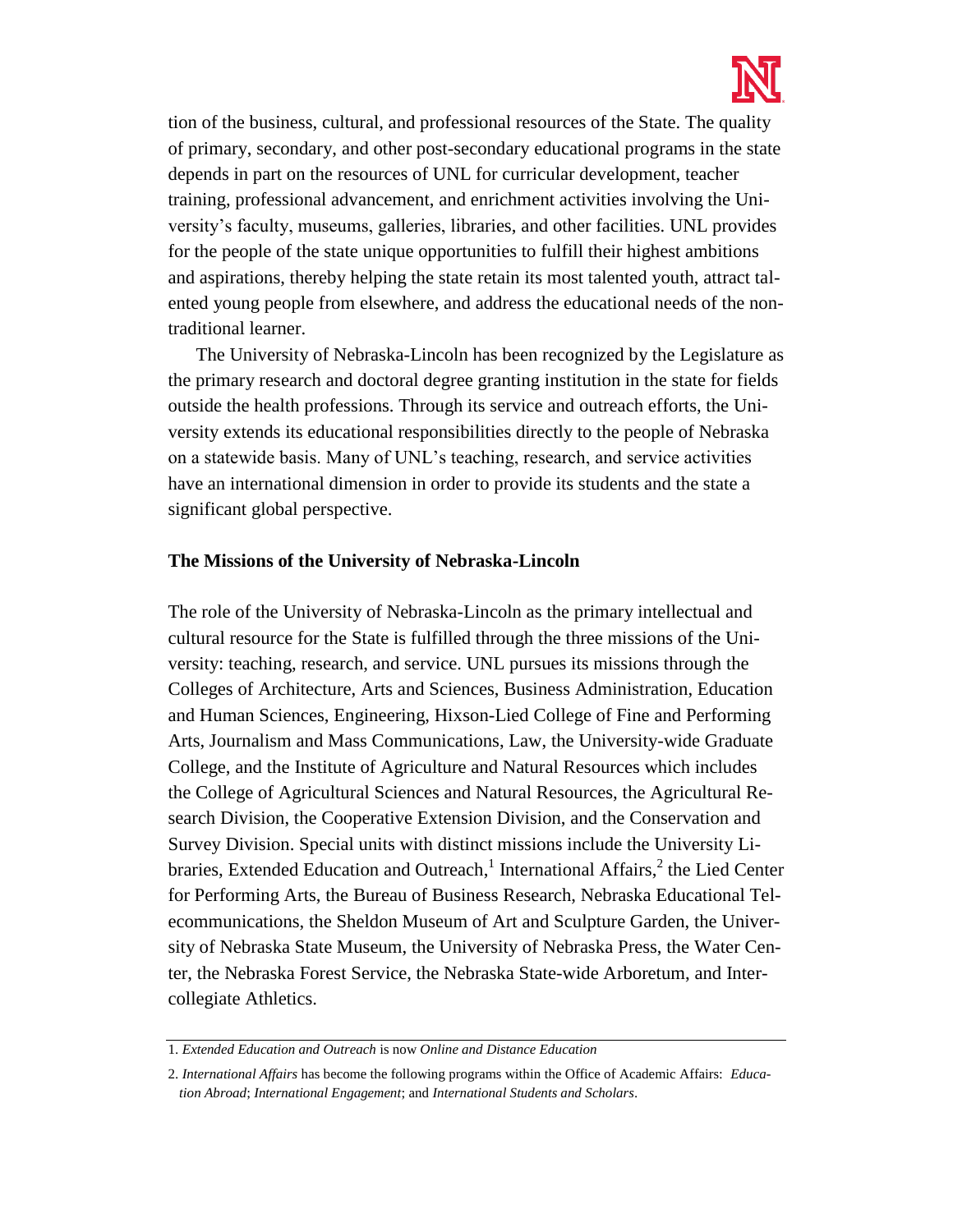

To capitalize on the breadth of programs and the multidisciplinary resources available at UNL, a number of Centers exist to marshal faculty from a variety of disciplines to focus teaching and research on specific societal issues and to provide technical assistance for business and industry in order to enhance their ability to compete in world markets. Additionally, interdisciplinary programs promote integration of new perspectives and insights into the instructional research and service activities.

The University of Nebraska-Lincoln promotes respect for and understanding of cultural diversity in all aspects of society. It strives for a culturally diverse student body, faculty, and staff reflecting the multicultural nature of Nebraska and the nation. UNL brings international and multicultural dimensions to its programs through the involvement of its faculty in international activities, a student body that includes students from throughout the world, exchange agreements with other universities abroad involving both students and faculty, and the incorporation of international components in a variety of courses and curricula

Teaching, research, and service take on a distinctive character at the University of Nebraska-Lincoln because of its status as a comprehensive land-grant university. These traits permit opportunities for the integration of multiple disciplines providing students more complete and sophisticated programs of study. Its landgrant tradition ensures a commitment to the special character of the State and its people.

The faculty is responsible for the curricular content of the various programs, and pursues new knowledge and truths within a structure that assures academic freedom in its intellectual endeavors. The curricula are designed to foster critical thinking, the re-examination of accepted truths, a respect for different perspectives including an appreciation of the multiethnic character of the nation, and a curiosity that leads to life-long learning. Additionally, an environment exists whereby students can develop aesthetic values and human relationships including tolerance for differing viewpoints.

#### **Teaching**

The people of Nebraska created UNL to provide its citizens with the highest quality of post-secondary education. Therefore, a fundamental mission of the University of Nebraska-Lincoln is teaching. The distinctiveness of the teaching mission at the University of Nebraska-Lincoln lies in its range of undergraduate majors, the character and quality of the faculty, and the extra curricular environment. The University provides students with a wide choice of courses and career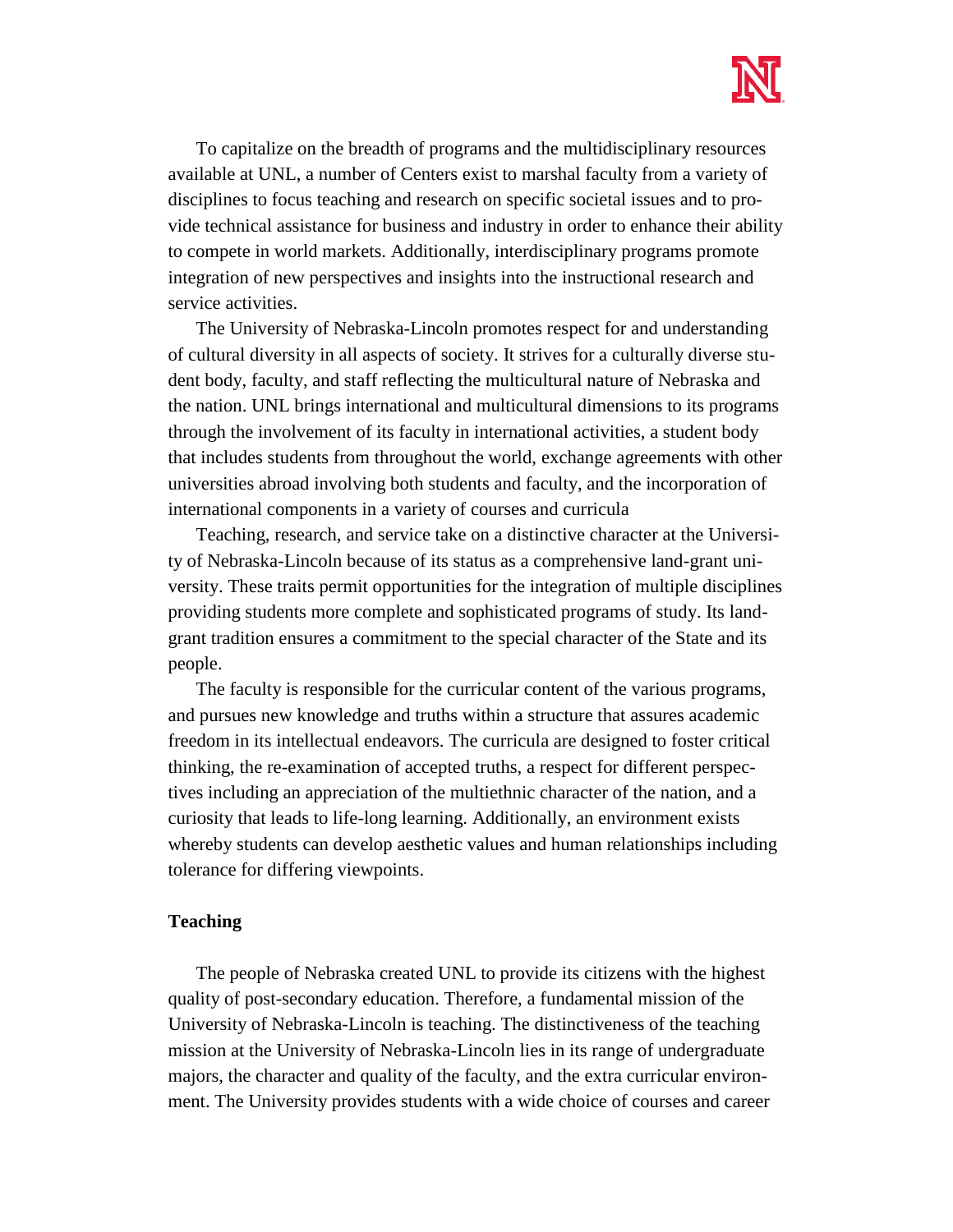

options which often expands the scope of their dreams and ambitions. The size and diversity of the University permits students to mature and to develop their own sense of self-confidence and individual responsibility. The course work is enriched by a faculty that is engaged in active research and creative activity and whose frame of reference is the national and international community of scholars.

Having created the first graduate college west of the Mississippi River, the University of Nebraska-Lincoln has historically recognized graduate education to be a central and unique component of its mission. Thus, UNL has primary responsibility in the State for graduate education, especially at the doctoral and professional levels. UNL is unique in possessing the scope of programs necessary for multidisciplinary instruction at the graduate level, a faculty involved in research necessary to support graduate education, and the libraries, laboratories, computer facilities, museums, galleries, and other ancillary resources required for graduate instruction.

#### **Research**

Basic and applied research and creative activity represent a major component of UNL's mission, a component that is recognized in Nebraska legislative statutes, and in its status as a land-grant university. The quest for new knowledge is an essential part of a research university; it helps define and attract the type of faculty necessary to provide a university education; it distinguishes the quality of the undergraduate students' classroom experience; and it is the necessary component of graduate instruction.

As part of its research mission, UNL is dedicated to the pursuit of an active research agenda producing both direct and indirect benefits to the State. The special importance of agriculture, environment, and natural resources is addressed in its research priorities. In addition, UNL conducts a high level of research and creative activities that address in specific ways the issues and problems that confront Nebraska. Through their research and creative activities, faculty at UNL interact with colleagues around the world and are part of the network of knowledge and information that so influences our society. As a consequence, the University serves as the gateway through which Nebraska participates in and shares the gains from technological and cultural developments.

#### **Service**

The land-grant tradition creates for the University of Nebraska-Lincoln a special state-wide responsibility to serve the needs of Nebraska and its citizens. In